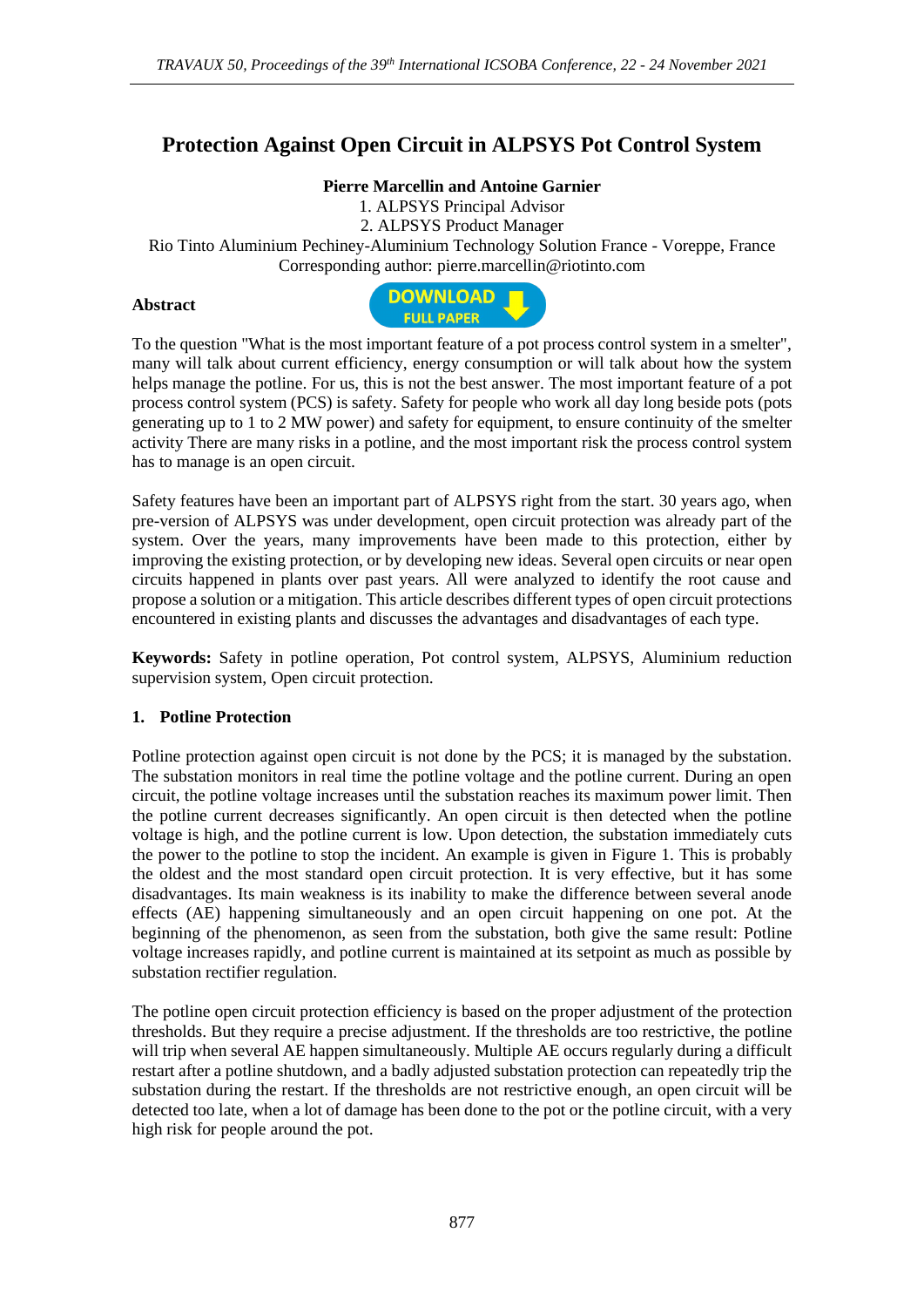

**Figure 1. Example of potline current and voltage at the beginning of an open circuit.**

Another difficulty of a potline open circuit protection is that it needs to be regularly adjusted to what happens in the potline. Ideally, each time a pot is stopped or is going in preheating, each time the potline resistance setpoint is changed, the protection thresholds should be adjusted to ensure that the protection thresholds are not too high or too low.

Several improvements have been done and are still ongoing to improve the potline protection:

- A new algorithm has been developed in the substation protection system (the so called SURMEC) to adapt automatically the thresholds during a potline start-up [2].
- ALPSYS and the SURMEC are exchanging information so the SURMEC can adjust its protection in real time to what happens in the potline.

Despite these improvements, there are still some limits to what can be done from the substation point of view. It was clearly demonstrated by an open circuit that happened a few years ago with substation thresholds correctly adjusted. From the data recovered from this incident, we were able to get information about the pot voltage during the incident, the pot voltage was:

- Above 30 V for almost 2 minutes,
- Above 60 V for 63 seconds,
- During the incident, despite the substation tripping in less than 2 minutes, the power input to the pot was 16 times the normal power: at this rate, the total energy consumption for one hour is injected in the pot in only 4 minutes.

Whatever the improvements in substation, the results will always be limited from the potline point of view. An even more efficient protection can be achieved by building a protection at pot level. Table 2 shows an example of pot voltage during an open circuit.

### **2. Pot Protection**

There are several categories of risks leading to an open circuit situation, and they need be addressed differently:

- Equipment fault.
- Human mistakes,
- Unexpected pot behavior,
- Pot fault.